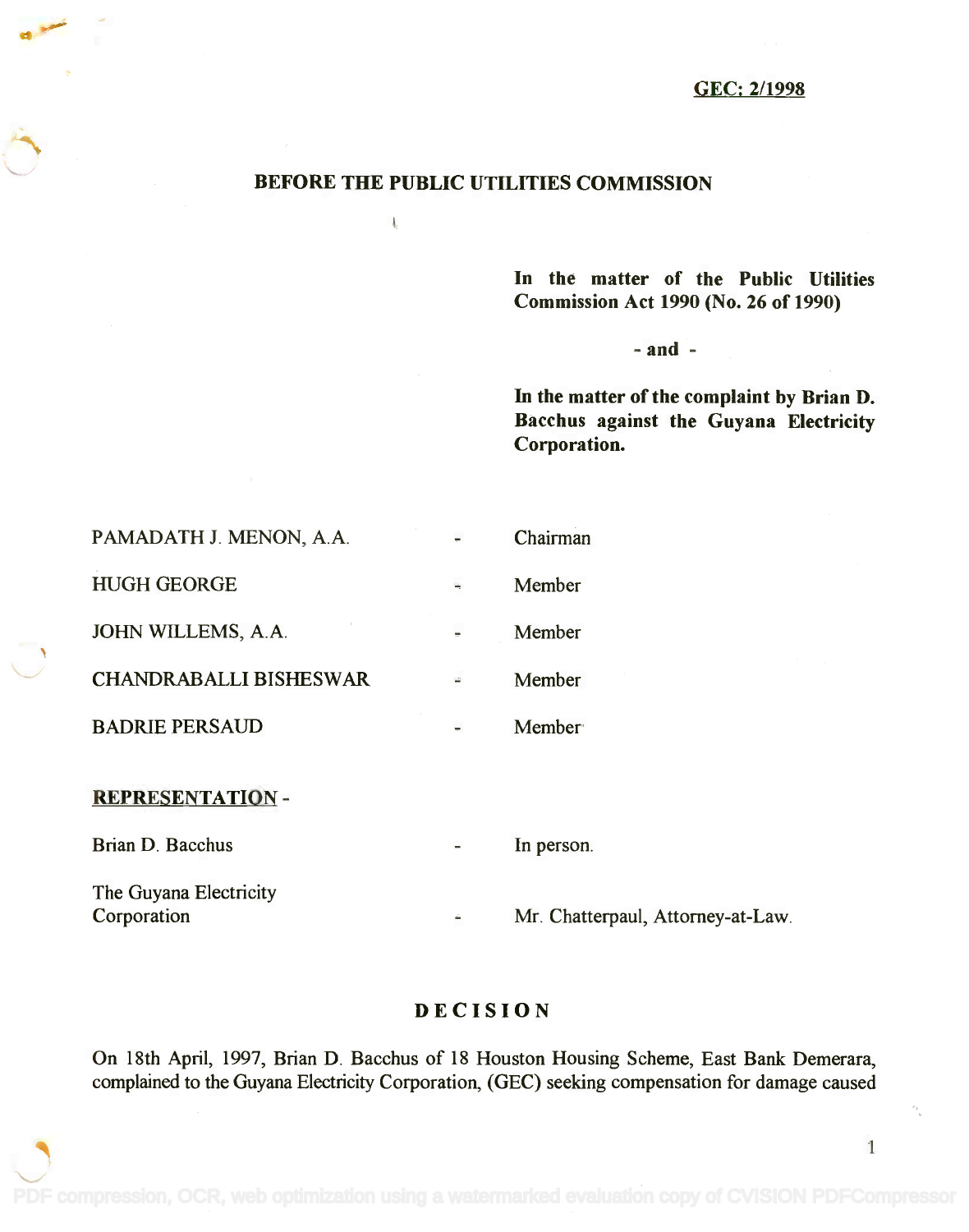to his refrigerator on 10th April, 1997, due to constant low voltage fluctuation in the Houston area. to his refiigerator on 10th April, 1997, due to constant low voltage fluctuation in the Houston area. He claimed \$27,900 as compensation. A copy of the complaint is Exhibit C-1. He claimed \$27,900 as compensation. A copy of the complaint is Exhibit C-1. I

2. As he did not get any redress from GEC he approached this Commission. On 24th April, 2. As he did not get any redress from GEC he approached this Commission. On 24th April, 1997, this Commission forwarded a copy of the complaint to GEC requesting it to investigate the 1997, this Commission forwarded a copy of the complaint to GEC requesting it to investigate the complaint and submit to us "a formal response thereto within two weeks". complaint and submit to us "a formal response thereto within two weeks".

3. We did not receive from GEC any response to the complaint . Hence we scheduled public 3. We did not receive from GEC any response to the complaint. Hence we scheduled public hearings on this matter along with several other complaints against GEC. This matter was heard on hearings on this matter along with several other complaints against GEC. This matter was heard on 16th and 17th June, 1998. The complainant and Owen Bacchus were examined on behalf of the 16th and 17th June, 1998. The complainant and Owen Bacchus were examined on behalf of the complainant. No witness was examined on behalf of GEC. Exhibits C-1 to C-6 have been received complainant. No witness was examined on behalf of GEC. Exhibits C-1 to C-6 have been received in evidence. in evidence.

4. We have carefully considered the oral and documentary evidence produced in this case.

5. Right from the beginning the contention of the complainant was that the damage to the 5. Right from the beginning the contention of the complainant was that the damage to the refrigerator was caused by low voltage fluctuation in the supply of electricity. The refrigerator was repaired by Owen Bacchus, who is a trained technician at GUYMINE. He is a refrigeration and air repaired by Owen Bacchus, who is a trained technician at GUYMINE. He is a refrigeration and air conditioning technician. He is also a direct brother of the complainant. He found that the compressor conditioning technician. He is also a direct brother of the complainant. He found that the compressor and fan motor of the refrigerator were burnt. According to him, when he went to the house where and fan motor of the refiigerator were burnt. According to him, when he went to the house where the refrigerator was there was low voltage existing in the area. However he was not in a position to the refiigerator was there was low voltage existing in the area. However he was not in a position to say whether it was high or low voltage that damaged the compressor of the refrigerator. say whether it was high or low voltage that damaged the compressor of the refiigerator.

6. The cause of the voltage fluctuation, according to the complainant, was related to a problem 6. The cause of the voltage fluctuation, according to the complainant, was related to a problem with the transformer set up by GEC. To quote from his presentation on 17th June, 1998 -

> "At one time there were two transformers in the street and they had removed one to "At one time there were two transformers in the street and they had removed one to take to some other area. So there was just that one and it was just going off often, take to some other area. So there was just that one and it was just going off often, and the records of GEC would show that, and that is with the GEC people. The and the records of GEC would show that, and that is with the GEC people. The linesmen were there, we used to interact with them and they used to tell us what was linesmen were there, we used to interact with them and they used to tell us what was going on and things like that. For about six months we had that problem." going on and things like that. For about six months we had that problem."

7. GEC did not dispute that it had records of the problems with the transformer. What Mr. 7. GEC did not dispute that it had records of the problems with the transformer. What Mr. Chatterpaul, the learned counsel for GEC, said was "there is no evidence that GEC had high voltage Chatterpaul, the learned counsel for GEC, said was "there is no evidence that GEC had high voltage or low voltage." He contended -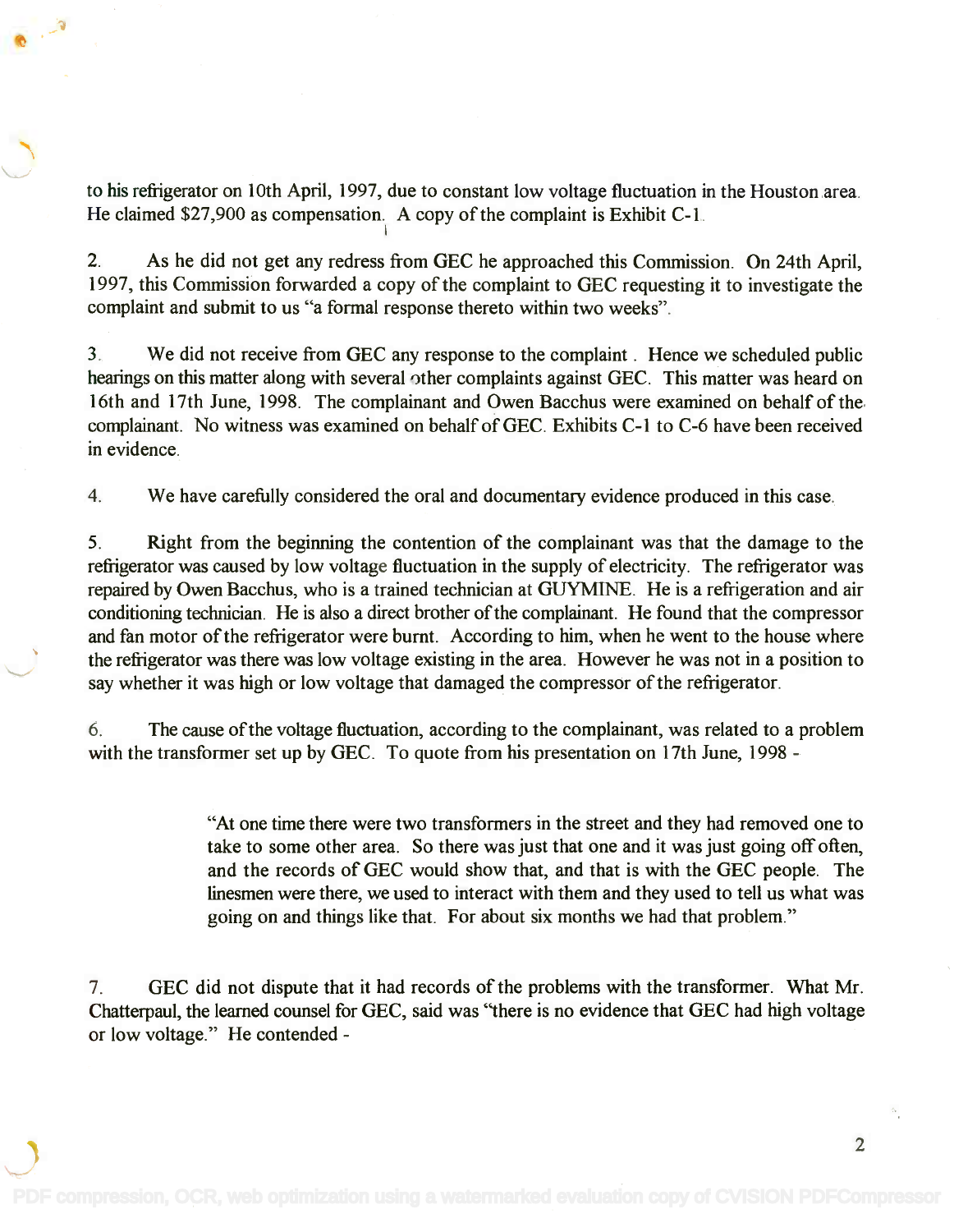"And in fact we are not responsible for anything, because the technician, who came "And in fact we are not responsible for anything, because the technician, who came here as his expert, could not lay the blame on GEC. And there must be, Sir, I submit here as his expert, could not lay the blame on GEC. And there must be, Sir, I submit to you with respect, there must be fault on the part of GEC." I

8. According to Mr. Chatterpaul the complainant has to establish "that GEC has been negligent, 8. According to Mr. Chatterpaul the complainant has to establish "that GEC has been negligent, and had actually caused as a result of that negligence, failure to provide adequate electricity etc. etc., and had actually caused as a result of that negligence, failure to provide adequate electricity etc. etc., damage had been caused. There is absolutely no such proof in this case and I ask you to dismiss the damage had been caused. There is absolutely no such proof in this case and I ask you to dismiss the case." case."

9. The claim for compensation for damage to equipment is made under section 27 (1) of the 9. The claim for compensation for damage to equipment is made under section 27 (1) of the Public Utilities Commission Act, 1990 (No. 26 of 1990) (the Act). Under that provision this Public Utilities Commission Act, 1990 (No. 26 of 1990) (the Act). Under that provision this Commission may direct a public utility to "pay to any consumer compensation for loss or damage Commission may direct a public utility to "pay to any consumer compensation for loss or damage suffered by the consumer on account of the failure of the public utility to comply with section 26". suffered by the consumer on account of the failure of the public utility to comply with section 26".

10. Section 26 (1) of the Act reads as follows -

"Every public utility shall maintain its property and equipment in such condition as to enable it to provide, and shall make every reasonable effort to provide service to the enable it to provide, and shall make every reasonable effort to provide service to the public in all respects safe, adequate, efficient, reasonable and non-discriminatory and public in all respects safe, adequate, efficient, reasonable and non-discriminatory and shall make all such repairs, changes, alterations, substitutions, extensions and shall make all such repairs, changes, alterations, substitutions, extensions and improvements in or to such service as shall be necessary or proper for the improvements in or to such service as shall be necessary or proper for the accommodation and convenience of the public or as shall be necessary to incorporate, accommodation and convenience of the public or as shall be necessary to incorporate, from time to time, advances in technology." from time to time, advances in technology."

11. By our decision dated 23rd May, 1996, this Commission had held -

"Having regard to all the circumstances and the evidence before us we are satisfied "Having regard to all the circumstances and the evidence before us we are satisfied that very often the service provided by the GEC is not safe." that very often the service provided by the GEC is not safe."

12. GEC has not produced any evidence that between the date of the above order and 10th April, 12. GEC has not produced any evidence that between the date of the above order and 10th April, 1997, the date of the incident to which the present complaint relates, the situation has changed or that 1997, the date of the incident to which the present complaint relates, the situation has changed or that in the Houston area, unlike in other parts of the Area of Supply of GEC, the supply of electricity was in the Houston area, unlike in other parts of the Area of Supply of GEC, the supply of electricity was adequate and safe. adequate and safe.

13. Exhibit C-6 is a copy of the report from the Transmission and Distribution Department of 13. Exhibit C-6 is a copy of the report from the Transmission and Distribution Department of GEC regarding investigations into the complaint of the complainant in this case. It states that the GEC regarding investigations into the complaint of the complainant in this case. It states that the complaint is about damage to appliances. As regards corrective action taken the document states: complaint is about damage to appliances. As regards corrective action taken the document states: No such report was made to T&D Area South-Garden of Eden". No such report was made to T&D Area South-Garden of Eden".

[PDF compression, OCR, web optimization using a watermarked evaluation copy of CVISION PDFCompressor](http://www.cvisiontech.com)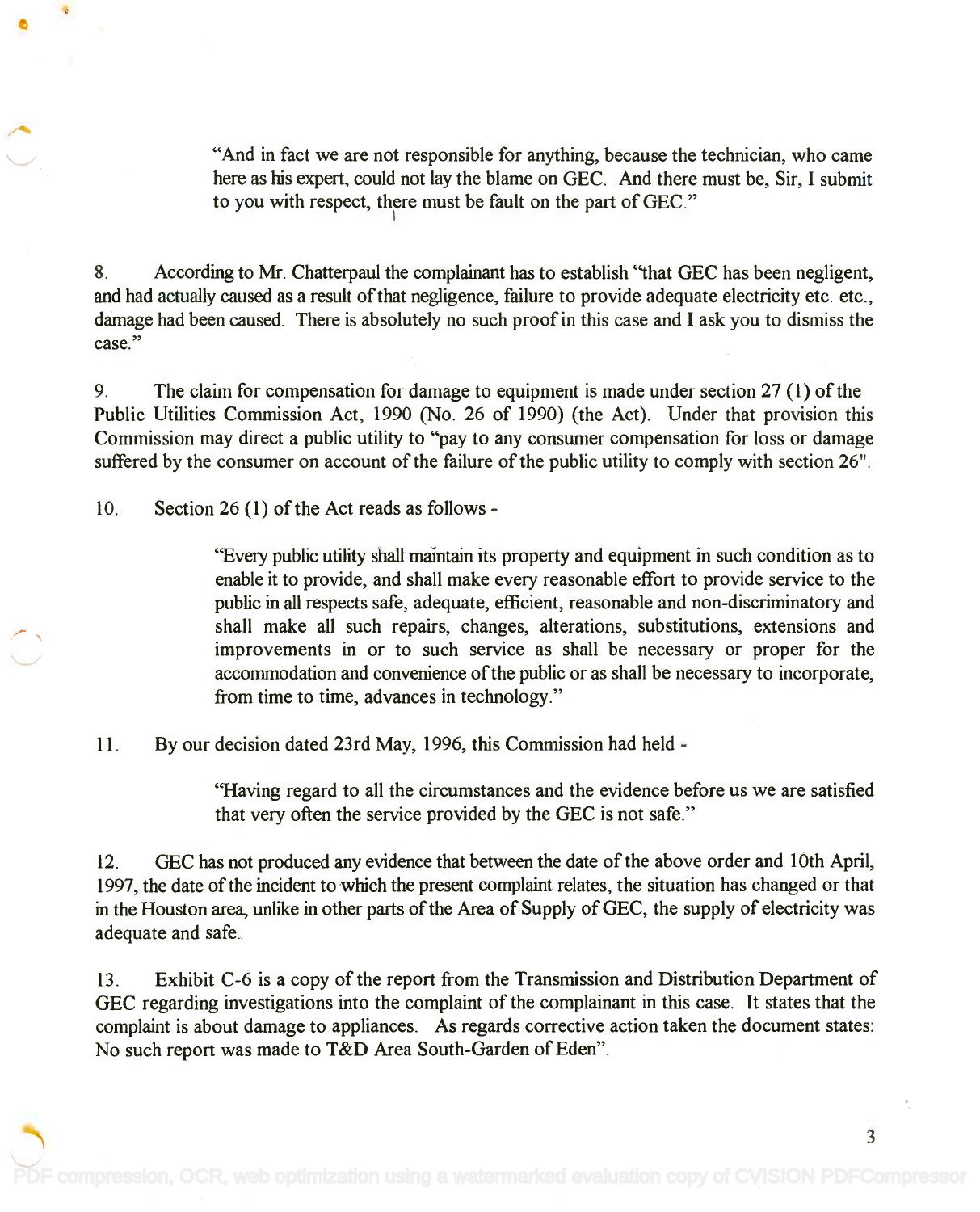14. The report refered to here is a report which should have been made by GEC officials within 14. The report refered to here is a report which should have been made by GEC officials within the area to the Transmission and Distribution section of GEC about any complaints made to them of any fluctuation or any mishaps or anything abnormal. any fluctuation or any mishaps or anything abnormal.

15. Exhibit C-4 is a copy of the Technical Investigation Report prepared by Mr. Perry, 15. Exhibit C-4 is a copy of the Technical Investigation Report prepared by Mr. Perry, investigating officer of GEC, in regard to the present complaint. In respect of the physical condition investigating officer of GEC, in regard to the present complaint. In respect of the physical condition of the refrigerator Mr. Perry stated in this report that it was approximately ten years old and there were indications of superficial damage. The remarks column relating to the refrigerator has the were indications of superficial damage. The remarks column relating to the refrigerator has the following printed entry following printed entry -

> "Relay is functional/non-functional - compressor was/was not turning over - "Relay is functional/non-functional - compressor was/was not turning over - Evaporator temperature was / was not cold". Evaporator temperature was / was not cold".

The Investigating Officer was expected to have ticked off inapplicable words. Unfortunately in the The Investigating Officer was expected to have ticked off inapplicable words. Unfortunately in the present case this has not been done. Mr. Chatterpaul pointed out that according to the above report present case this has not been done. Mr. Chatterpaul pointed out that according to the above report the entire internal circuitry was not earthed. But both the complainant and his witness Owen Bacchus the entire internal circuitry was not earthed. But both the complainant and his witness Owen Bacchus stated under oath that while the whole internal circuitry was not earthed, the refrigerator was earthed. stated under oath that while the whole internal circuitry was not earthed, the refrigerator was earthed. Having considered the entire evidence and their demeanour, we believe them. Having considered the entire evidence and their demeanour, we believe them.

16. Another issue raised by Mr. Chatterpaul was that the electricity Bills for the house, where the 16. Another issue raised by Mr. Chatterpaul was that the electricity Bills for the house, where the refrigerator was, was in the name of Cecil Bacchus, the father of the complainant. But Cecil Bacchus refrigerator was, was in the name of Cecil Bacchus, the father of the complainant. But Cecil Bacchus is deceased and the complainant is living in the house. He is one of the natural heirs of his father. is deceased and the complainant is living in the house. He is one of the natural heirs of his father. We do not find any substance in the contention raised by GEC's learned Counsel on this ground also. We do not find any substance in the contention raised by GEC's learned Counsel on this ground also.

17. Mr. Perry, the Investigating Officer of GEC, has stated in Exhibit C-4 report that the 17. Mr. Perry, the Investigating Officer of GEC, has stated in Exhibit C-4 report that the approximate cost of repairs of the damaged compressor would be \$27,900.00. This is corraborated approximate cost of repairs of the damaged compressor would be \$27,900.00. This is corraborated by Exhibits C-2 and C-3 produced by the complainant. by Exhibits C-2 and C-3 produced by the complainant.

18. In the light of the above discussions and after considering the entire evidence produced in this 18. In the light of the above discussions and after considering the entire evidence produced in this case and the arguments addressed to us, we make the following. case and the arguments addressed to us, we make the following.